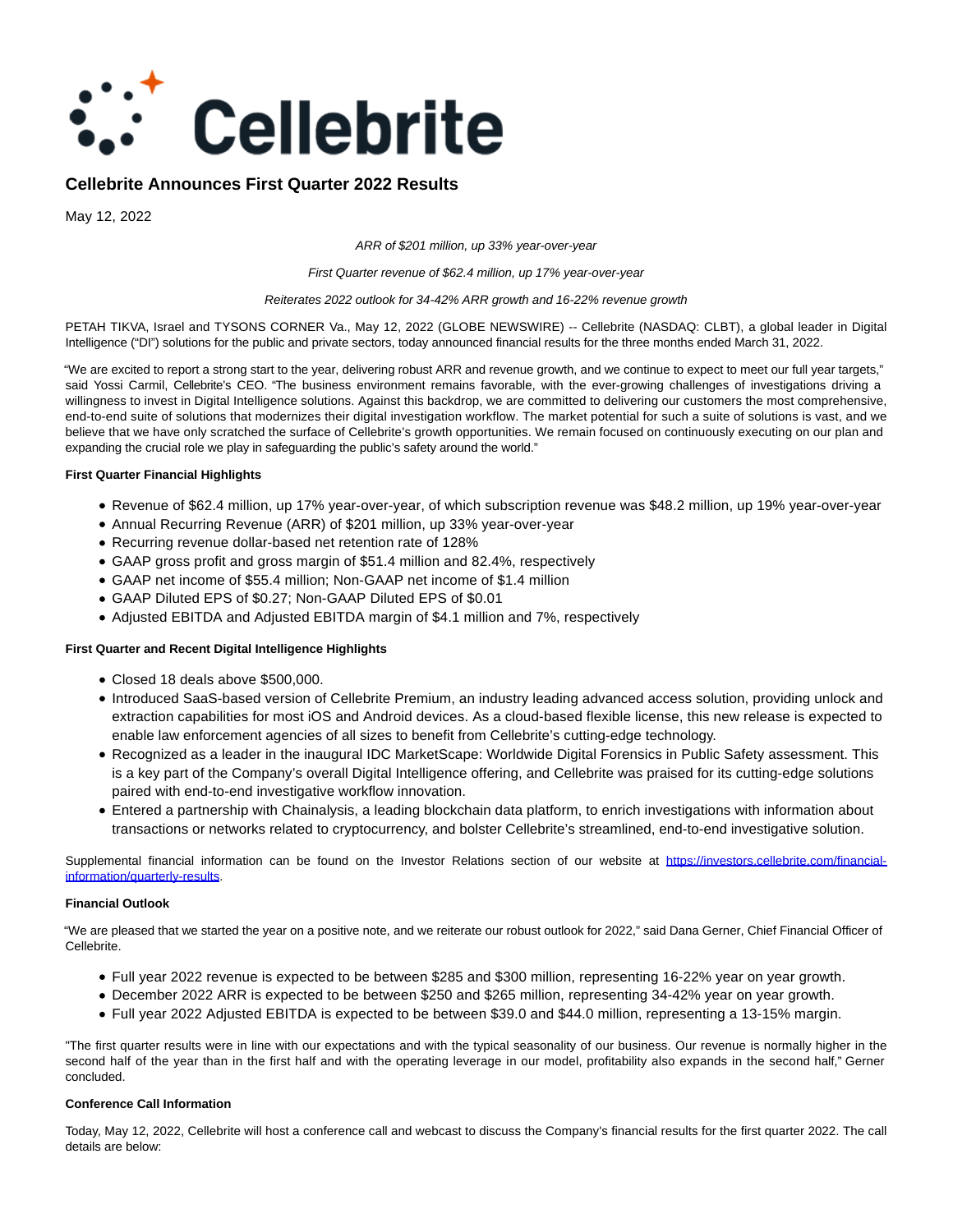| Title:          | Cellebrite Q1 22 Earnings                    |
|-----------------|----------------------------------------------|
| Date:           | May 12, 2022                                 |
| Time:           | 08:30 Fastern Time                           |
| US (toll free): | +1 (877) 870-9135                            |
| International:  | +1 (646) 741-3167                            |
| Conference ID:  | 7139368                                      |
| Webcast:        | https://edge.media-server.com/mmc/p/4hhxxigd |

Participants dialing in are advised to join the call approximately 15 minutes before the start time. The webcast will remain available and accessible after the call at[: https://investors.cellebrite.com/events-presentations.](https://www.globenewswire.com/Tracker?data=EBWHLdqlQ6Ke7g_eWxZLAFIPi5DDlA10P48cMBn9dpse3CHKTJcuIFFlBojDLGs87c-3FG0eTaeJ64dbPQOPRm5ksjGEUpbBfcci5DUavj-vFJvaC9d3q2ZSfVNPAbywGlpgOnOywC65HlhDbXuu2rjg6ILeugP3pkWGFw7mmDpPDJ2xy5U08aO_FRv8mtDuqdTWDwr9Hz22KPDWXpT8maMO0N5yjqcG_16_rUe3V8t2BTG33BKFYKh9X3E6afq1r4iCUZcqt1m8bnA5DeOsFGffqdi3RyTzPNNPWIert9QibHAYZr9qZ281IQ3sdcYDXdzWZhUhfOgUbz-7Uw6otuKsJo2iOWTIVqUmzi4VMUo=)

# **Investor Conferences Schedule:**

Cellebrite management is scheduled to participate in the following events:

- Needham Tech & Media Conference May 17<sup>th</sup> & 18<sup>th</sup>, 2022
- Oppenheimer Annual Israeli Conference May 22nd, 2022
- J.P. Morgan 50th Annual Global Technology, Media and Communications Conference May 24<sup>th</sup>, 2022
- Cowen 50th Annual TMT Conference June 1st, 2022
- William Blair Annual Growth Stock Conference June 6<sup>th</sup> & 7<sup>th</sup>, 2022
- BofA Securities 2022 Global Technology Conference June 8<sup>th</sup>, 2022

Public webcasts for some of these events will be accessible at[: https://investors.cellebrite.com/events-presentations](https://www.globenewswire.com/Tracker?data=EBWHLdqlQ6Ke7g_eWxZLAFIPi5DDlA10P48cMBn9dpse3CHKTJcuIFFlBojDLGs87c-3FG0eTaeJ64dbPQOPRqSKAFyeK5OUfWi9ch-GqfX7OeW93RyTJ300akAL1KyR6R2_8hufPFQ146k0hc2u7TPTVpVhiPr_2NGSw4UXV2JlcZJ6nywakuUBHE7KuZn1)

### **Non-GAAP Financial Information and Key Performance Indicators**

This press release includes non-GAAP financial measures. Cellebrite believes that the use of non-GAAP net income, non-GAAP operating income and Adjusted EBITDA is helpful to investors. These measures, which the Company refers to as our non-GAAP financial measures, are not prepared in accordance with GAAP.

The Company believes that the non-GAAP financial measures provide a more meaningful comparison of its operational performance from period to period and offers investors and management greater visibility to the underlying performance of its business. Mainly:

- Share-based compensation expenses utilize varying available valuation methodologies, subjective assumptions and a variety of equity instruments that can impact a company's non-cash expenses;
- Acquired intangible assets are valued at the time of acquisition and are amortized over an estimated useful life after the acquisition, and acquisition-related expenses are unrelated to current operations and neither are comparable to the prior period nor predictive of future results;
- To the extent that the above adjustments have an effect on tax (income) expense, such an effect is excluded in the non-GAAP adjustment to net income;
- Tax (income) expense, and depreciation and amortization expense vary for many reasons that are often unrelated to our underlying performance and make period-to-period comparisons more challenging; and
- Financial instruments are remeasured according to GAAP and vary for many reasons that are often unrelated to the company's current operations and affect financial income.

Each of our non-GAAP financial measures is an important tool for financial and operational decision making and for evaluating our own operating results over different periods of time. The non-GAAP financial measures do not represent our financial performance under U.S. GAAP and should not be considered as alternatives to operating income or net income or any other performance measures derived in accordance with GAAP. Non-GAAP financial measures may not provide information that is directly comparable to that provided by other companies in our industry, as other companies in our industry may calculate non-GAAP financial results differently, particularly related to non-recurring, unusual items. In addition, there are limitations in using non-GAAP financial measures because the non-GAAP financial measures are not prepared in accordance with GAAP, and exclude expenses that may have a material impact on our reported financial results. Further, share-based compensation expense has been, and will continue to be for the foreseeable future, significant recurring expenses in our business and an important part of the compensation provided to our employees. In addition, the amortization of intangible assets is expected recurring expense over the estimated useful life of the underlying intangible asset and acquisition-related expenses will be incurred to the extent acquisitions are made in the future. Furthermore, foreign exchange rates may fluctuate from one period to another, and the Company does not estimate movements in foreign currencies.

Annual recurring revenue ("ARR") is defined as the annualized value of active term-based subscription license contracts and maintenance contracts related to perpetual licenses in effect at the end of that period. Term-based license contracts and maintenance contracts for perpetual licenses are annualized by multiplying the revenue of the last month of the period by 12. The annualized value of contracts is a legal and contractual determination made by assessing the contractual terms with our customers. The annualized value of maintenance contracts is not determined by reference to historical revenue, deferred revenue or any other GAAP financial measure over any period. ARR is not a forecast of future revenues, which can be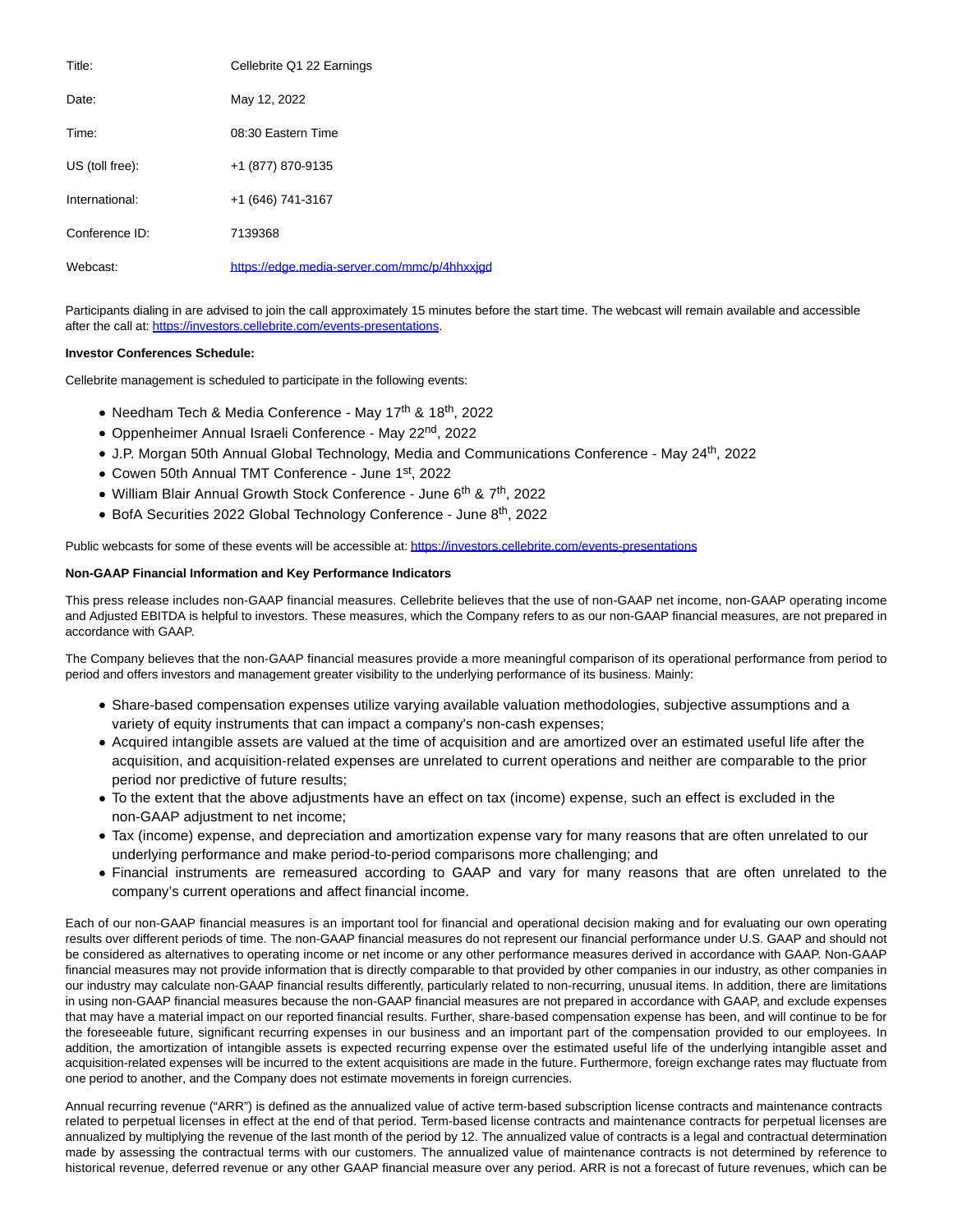impacted by contract start and end dates and renewal rates.

Dollar-based net retention rate ("NRR") is calculated by dividing customer recurring revenue by base revenue. We define base revenue as recurring revenue we recognized from all customers with a valid license at the last quarter of the previous year period, during the four quarters ended one year prior to the date of measurement. We define our customer revenue as the recurring revenue we recognized during the four quarters ended on the date of measurement from the same customer base included in our measure of base revenue, including recurring revenue resulting from additional sales to those customers.

#### **About Cellebrite**

Cellebrite's (NASDAQ: CLBT) mission is to enable its customers to protect and save lives, accelerate justice, and preserve privacy in communities around the world. We are a global leader in Digital Intelligence solutions for the public and private sectors, empowering organizations in mastering the complexities of legally sanctioned digital investigations by streamlining intelligence processes. Trusted by thousands of leading agencies and companies worldwide, Cellebrite's Digital Intelligence platform and solutions transform how customers collect, review, analyze and manage data in legally sanctioned investigations. To learn more, visit us at **[www.cellebrite.com](https://www.globenewswire.com/Tracker?data=DdA1eejbQzylRLFr8UYsw6xdkONhwA3TYnm7za_f1eoF3_NFtcRdyf1ISJSC215OZ9n1JHaagLPH8rQLAwdKUeMrb3Wii2qzk1PQk4B3TWU=)** and **[https://investors.cellebrite.com](https://www.globenewswire.com/Tracker?data=EBWHLdqlQ6Ke7g_eWxZLAFIPi5DDlA10P48cMBn9dptZyjCfM-qchlWOHb4SwTk53Q600M0Xh0vM0xdjxpNG0z81JbNhT0wzeglpUgZN-BvWVoB9RKtAVQGw5ZygGDC_)**.

#### **Caution About Forward-Looking Statements**

This document includes "forward looking statements" within the meaning of the "safe harbor" provisions of the United States Private Securities Litigation Reform Act of 1995. Forward-looking statements may be identified by the use of words such as "forecast," "intend," "seek," "target," "anticipate," "believe," "could," "continue," "expect," "estimate," "may," "plan," "outlook," "future" and "project" and other similar expressions that predict, project or indicate future events or trends or that are not statements of historical matters. Such forward looking statements include estimated financial information. Such forward looking statements with respect to revenues, earnings, performance, strategies, prospects and other aspects of the business of Cellebrite are based on current expectations that are subject to risks and uncertainties. A number of factors could cause actual results or outcomes to differ materially from those indicated by such forward looking statements. These factors include, but are not limited to: if we do not continue to develop technologically advanced solutions and successfully integrate with the software solutions used by our customers, our future revenue and operating results may be negatively affected; we are materially dependent on acceptance of our solutions by law enforcement markets and government agencies, both domestic and international. If law enforcement and other government agencies do not continue to purchase, accept and use our solutions, our revenue will be adversely affected; real or perceived errors, failures, defects or bugs in our DI solutions could adversely affect our results of operations, growth prospects and reputation; a failure to maintain sales and marketing personnel productivity or hire, integrate and retain additional sales and marketing personnel could adversely affect our results of operations and growth prospects; the global COVID-19 pandemic could negatively impact our business, installations, trainings, and general operations; current and future competitors could have a significant impact on our ability to generate future revenue and profits; we face intense competition and could face pricing pressure from, and lose market share to, our competitors, which would adversely affect our business, financial condition, and results of operations; if our solutions are inadvertently or deliberately misused by customers, such customers may achieve sub-optimal results, which could lead to the perception that our solutions are low-quality; our reputation and brand are important to our success, and we may not be able to maintain and enhance our reputation and brand, which would adversely affect our business, financial condition, and results of operations; the estimates of market opportunity and forecasts of market growth included in this prospectus may prove to be inaccurate, and even if the market in which we compete achieves the forecasted growth, our business could fail to grow at similar rates, if at all; changes to our packaging and licensing models could adversely affect our ability to attract or retain customers; if we fail to manage future growth effectively, our business could be harmed; our future growth depends in part on our ability to introduce new solutions and add-ons and our failure to do so may harm business and operating results; issues in the use of artificial intelligence ("AI") (including machine learning) in our platform may result in reputational harm or liability; we may require additional capital to support the growth of our business, and this capital might not be available on acceptable terms, if at all; higher costs or unavailability of materials used to create hardware could adversely affect our financial results; fluctuations in foreign currency exchange rates could materially affect our financial results; the sales cycle for some of our solutions can be lengthy; if we are unable to retain qualified personnel and senior management and hire and retain additional qualified personnel, our business could suffer; the security of our operations and the integrity of our software solutions are critical to our operations and to maintaining the trust and confidence of our customers; our sales to government customers expose us to business volatility and risks, including government budgeting cycles and appropriations, early termination, audits, investigations, sanctions and penalties; evolving government procurement policies and increased emphasis on cost over performance could adversely affect our business; changes in civil forfeiture laws may affect our customers' ability to purchase our solutions; failure to adequately obtain, maintain, protect and enforce our intellectual property and other proprietary rights could adversely affect our business; some of our software and systems contain open source software, which may pose particular risks to our proprietary software and information technology systems; other companies may claim that we infringe their intellectual property, which could materially increase costs and materially harm our ability to generate future revenue and profits; certain of our solutions may be perceived as, or determined by the courts to be, a violation of privacy rights and related laws. Any such perception or determination could adversely affect our revenue and results of operations; some of our solutions may be used by customers in a way that is, or that is perceived to be, incompatible with human rights. Any such perception could adversely affect our reputation, revenue and results of operations; we occasionally have limited access to third party data, and if our security measures are breached and unauthorized access to this data is obtained, our systems, data centers and our solutions may be perceived as not being secure, customers may curtail or stop using our service and we may incur significant legal and financial exposure and liabilities; our business is subject to complex and evolving U.S. and non-U.S. laws and regulations regarding privacy, data protection and security, technology protection, and other matters. Many of these laws and regulations are subject to change and uncertain interpretation, and could result in claims, changes to our business practices, monetary penalties, increased cost of operations, or otherwise harm our business; we may in the future become involved in legal, regulatory, or administrative inquiries and proceedings, and unfavorable outcomes in litigation or other of these matters could negatively impact our business, financial conditions, and results of operations; we are subject to Israeli encryption laws and governmental trade controls, including export and regulations, and any non-compliance with these laws could negatively impact our operating results; a variety of new and existing laws and/or interpretations could materially and adversely affect our business; failure to comply with laws, regulations, or contractual provisions applicable to our business could cause us to lose government customers or our ability to contract with the U.S. and other governments; Conditions in Israel could materially and adversely affect our business; it may be difficult to enforce a U.S. judgment against us, our officers and directors or the experts named in this prospectus in Israel or the United States, or to assert U.S. securities laws claims in Israel or serve process on our officers and directors or experts; we are subject to anti-corruption, anti-bribery, and similar laws, and non-compliance with such laws can subject us to criminal penalties or significant fines, harm and reputation, and adversely affect our business, financial condition, results of operations, and growth prospects; and other factors, risks and uncertainties set forth in the sections titled "Risk Factors" and "Cautionary Note Regarding Forward-Looking Statements" in our Annual Report on form 20-F filed with the SEC on March 29, 2022 , as amended on April 14, 2022 and in other documents filed by Cellebrite with the U.S. Securities and Exchange Commission ("SEC"), which are available free of charge at www.sec.gov. Further information on potential risks that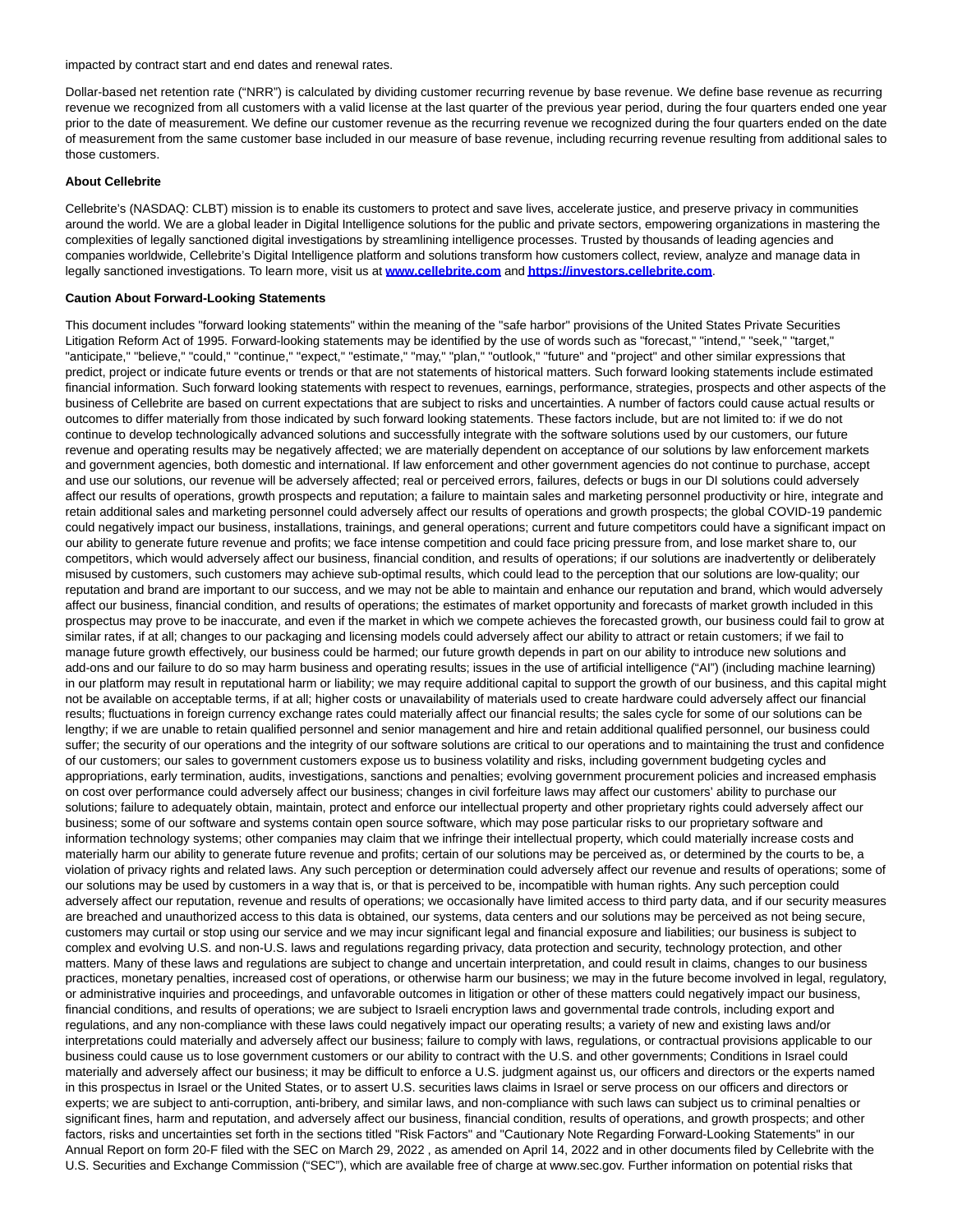could affect actual results will be included in the subsequent filings that Cellebrite makes with the SEC from time to time. You are cautioned not to place undue reliance upon any forward-looking statements, which speak only as of the date made, in this communication or elsewhere. Cellebrite undertakes no obligation to update its forward-looking statements, whether as a result of new information, future developments or otherwise, should circumstances change, except as otherwise required by securities and other applicable laws.

#### **Contacts:**

Investors Anat Earon-Heilborn VP Investor Relations | Cellebrite DI Ltd. +972 73 394 8440 [investors@cellebrite.com](https://www.globenewswire.com/Tracker?data=L9dvF15xJJQSGya6wHO5T4zbSJObQ1v7NzkgN5k08AvnrtlYdsWddpd61EWC2fnomo3kkl7eqTsvUIdHc6W8z_1_AHPpYYlzb43A-XlDnnU=)

#### Media Renee Soto +1 212-433-4606

[cellebrite@reevemark.com](https://www.globenewswire.com/Tracker?data=gaoK6X9dAkNYkOYoxJbU6a4BG_9xeEIMhe-kz_G0G4QTNlvFsK0AGaPTRDulsI_-ry2tjsK2YrLC87RqmNpgbzp3fEdHlwyJhVvRJrV2Wds=)

# **Cellebrite DI Ltd. First Quarter 2022 Results Summary (U.S. Dollars in thousands)**

|                                 | For the three months ended |        |  |
|---------------------------------|----------------------------|--------|--|
|                                 | March 31,                  |        |  |
|                                 | 2022                       | 2021   |  |
|                                 |                            |        |  |
| Revenue                         | 62,385                     | 53,283 |  |
| Gross profit                    | 51,402                     | 45,084 |  |
| Gross margin                    | 82.4%                      | 84.6%  |  |
| Operating (loss) income         | (1,946)                    | 4,387  |  |
| Operating margin                | $-3.1%$                    | 8.2%   |  |
| Cash flow from operations       | (10, 537)                  | (124)  |  |
| <b>Non-GAAP Financial Data:</b> |                            |        |  |
| Operating income                | 2,634                      | 10,195 |  |
| Operating margin                | 4.2%                       | 19.1%  |  |
| <b>Adjusted EBITDA</b>          | 4,082                      | 11,289 |  |
| Adjusted EBITDA margin          | 6.5%                       | 21.2%  |  |

(1) For a reconciliation of operating income to (loss) non-GAAP operating income and net income to adjusted EBITDA, see the table at the end of this press release titled "Reconciliation of GAAP to Non-GAAP Financial Information."

# **Cellebrite DI Ltd. Condensed Consolidated Balance Sheets (U.S. Dollars in thousands)**

|                                                                                                                                               |    | March 31,<br>2022 |      | December 31,   |
|-----------------------------------------------------------------------------------------------------------------------------------------------|----|-------------------|------|----------------|
|                                                                                                                                               |    |                   |      | 2021           |
|                                                                                                                                               |    | <b>Unaudited</b>  |      | <b>Audited</b> |
| <b>Assets</b>                                                                                                                                 |    |                   |      |                |
| <b>Current assets</b>                                                                                                                         |    |                   |      |                |
| Cash and cash equivalents                                                                                                                     | \$ | 125.719           | - \$ | 145,973        |
| Marketable securities                                                                                                                         |    | 22,735            |      |                |
| Short-term deposits                                                                                                                           |    | 17,473            |      | 35,592         |
| Trade receivables (net of allowance for doubtful accounts of \$1,280 and \$1,040 as of March<br>31, 2022 and December 31, 2021, respectively) |    | 60,297            |      | 67,505         |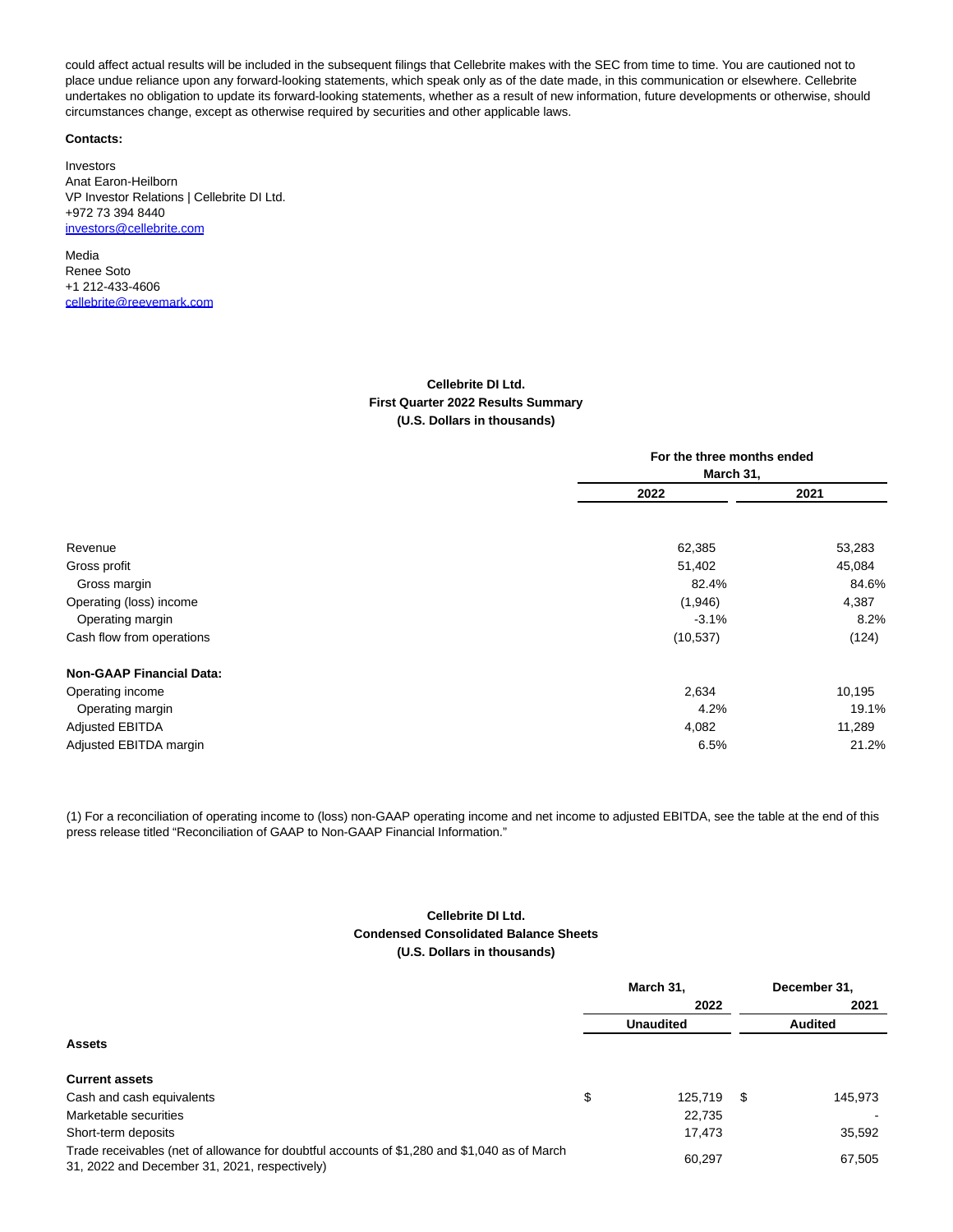| Prepaid expenses and other current assets                     | 11,596        | 12,818        |
|---------------------------------------------------------------|---------------|---------------|
| Contract acquisition costs                                    | 4,456         | 4,813         |
| Inventories                                                   | 7,858         | 6,511         |
| <b>Total current assets</b>                                   | 250,134       | 273,212       |
| <b>Non-current assets</b>                                     |               |               |
| Other non-current assets                                      | 1,990         | 1,958         |
| Marketable securities                                         | 6,475         |               |
| Deferred tax assets, net                                      | 10,881        | 9,800         |
| Property and equipment, net                                   | 17,752        | 16,756        |
| Intangible assets, net                                        | 10,564        | 11,228        |
| Goodwill                                                      | 26,829        | 26,829        |
| <b>Total non-current assets</b>                               | 74,491        | 66,571        |
| <b>Total assets</b>                                           | \$<br>324,625 | \$<br>339,783 |
|                                                               |               |               |
| Liabilities and shareholders' deficiency                      |               |               |
| <b>Current Liabilities</b>                                    |               |               |
| Trade payables                                                | \$<br>9,288   | \$<br>9,546   |
| Other accounts payable and accrued expenses                   | 43,483        | 54,044        |
| Deferred revenues                                             | 117,785       | 122,983       |
| <b>Total current liabilities</b>                              | 170,556       | 186,573       |
| Long-term liabilities                                         |               |               |
| Liability for employees' severance benefits                   | 369           | 375           |
| Other long term liabilities                                   | 6,508         | 9,162         |
| Deferred revenues                                             | 35,167        | 36,426        |
| Restricted Sponsor Shares liability                           | 31,206        | 44,712        |
| Price Adjustment Shares liability                             | 53,645        | 79,404        |
| Derivative warrant liabilities                                | 39,395        | 56,478        |
| <b>Total long-term liabilities</b>                            | 166,290       | 226,557       |
| <b>Total liabilities</b>                                      | \$<br>336,846 | \$<br>413,130 |
| <b>Shareholders' deficiency</b>                               |               |               |
| Share capital                                                 | $^\star$ .    | $^\star$ .    |
| Additional paid-in capital                                    | (146, 587)    | (153, 072)    |
| Treasury stock, NIS 0.00001 par value; 41,776 ordinary shares | (85)          | (85)          |
| Accumulated other comprehensive income                        | 575           | 1,372         |
| Retained earnings                                             | 133,876       | 78,438        |
| Total shareholders' deficiency                                | (12, 221)     | (73, 347)     |
| Total liabilities and shareholders' deficiency                | 324,625       | \$<br>339,783 |
|                                                               |               |               |

\* Less than US\$ 1.

**Cellebrite DI Ltd.**

**Condensed Consolidated Statements of Income (U.S.Dollars in thousands, except share and per share data)**

| For the three months ended |                  |  |  |
|----------------------------|------------------|--|--|
| March 31,                  |                  |  |  |
| 2022                       | 2021             |  |  |
| <b>Unaudited</b>           | <b>Unaudited</b> |  |  |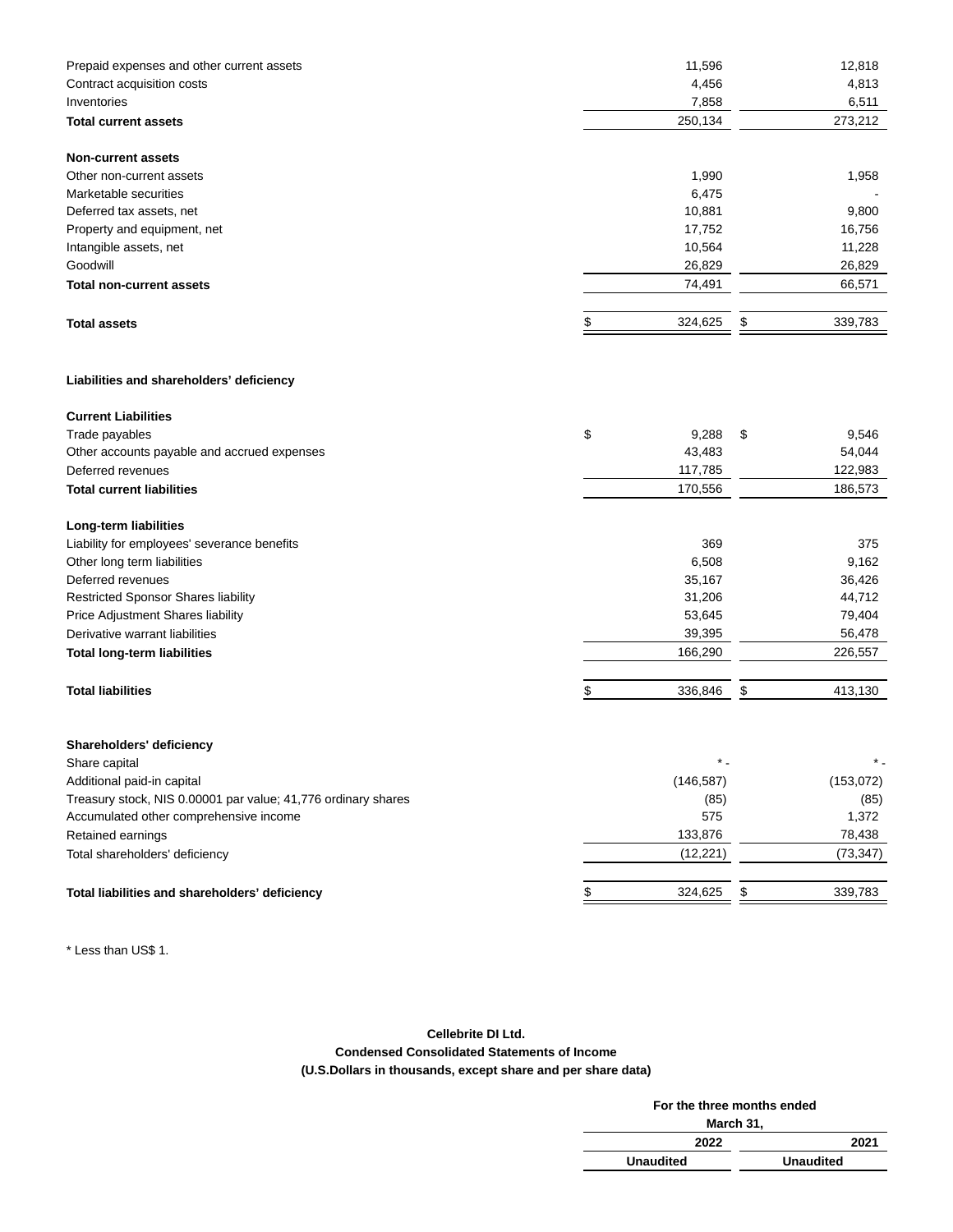| Revenue:                                   |              |               |
|--------------------------------------------|--------------|---------------|
| Subscription services                      | \$<br>36,361 | \$<br>28,974  |
| Term-license                               | 11,824       | 11,547        |
| <b>Total subscription</b>                  | 48,185       | 40,521        |
| Perpetual license and other                | 5,972        | 7,743         |
| Professional services                      | 8,228        | 5,019         |
| <b>Total revenue</b>                       | 62,385       | 53,283        |
| Cost of revenue:                           |              |               |
| Subscription services                      | 3,768        | 2,482         |
| Term-license                               | 250          | 357           |
| <b>Total subscription</b>                  | 4,018        | 2,839         |
| Perpetual license and other                | 2,207        | 1,060         |
| Professional services                      | 4,758        | 4,300         |
| <b>Total cost of revenue</b>               | 10,983       | 8,199         |
| <b>Gross profit</b>                        | 51,402       | 45,084        |
| <b>Operating expenses:</b>                 |              |               |
| Research and development                   | 19,576       | 14,893        |
| Sales and marketing                        | 23,259       | 16,518        |
| General and administrative                 | 10,513       | 9,286         |
| <b>Total operating expenses</b>            | 53,348       | 40,697        |
| <b>Operating (loss) income</b>             | (1,946)      | 4,387         |
| Financial income, net                      | 56,400       | 366           |
| Income before tax (income) expense         | 54,454       | 4,753         |
| Tax (income) expense                       | (984)        | 1,163         |
| Net income                                 | \$<br>55,438 | \$<br>3,590   |
| Earnings per share:                        |              |               |
| <b>Basic</b>                               | \$<br>0.29   | \$<br>(0.001) |
| Diluted                                    | \$<br>0.27   | \$<br>(0.001) |
| Weighted average shares outstanding:       |              |               |
| <b>Basic</b>                               | 180,545,126  | 130,077,090   |
| <b>Diluted</b>                             | 196,142,739  | 130,077,090   |
| Other comprehensive income:                |              |               |
| Unrealized loss on hedging transactions    | (1, 150)     | (1,386)       |
| Unrealized loss on Marketable securities   | (49)         |               |
| Currency translation adjustments           | 402          | 462           |
| Total other comprehensive loss, net of tax | (797)        | (924)         |
| Total other comprehensive income           | \$<br>54,641 | \$<br>2,666   |

# **Cellebrite DI Ltd. Condensed Consolidated Statements of Cash Flow (U.S. Dollars in thousands)**

|                                      | For the three months ended<br>March 31, |      |                  |  |
|--------------------------------------|-----------------------------------------|------|------------------|--|
|                                      | 2022                                    | 2021 |                  |  |
|                                      | <b>Unaudited</b>                        |      | <b>Unaudited</b> |  |
| Cash flow from operating activities: |                                         |      |                  |  |
| Net income                           | \$<br>55,438                            | \$.  | 3,590            |  |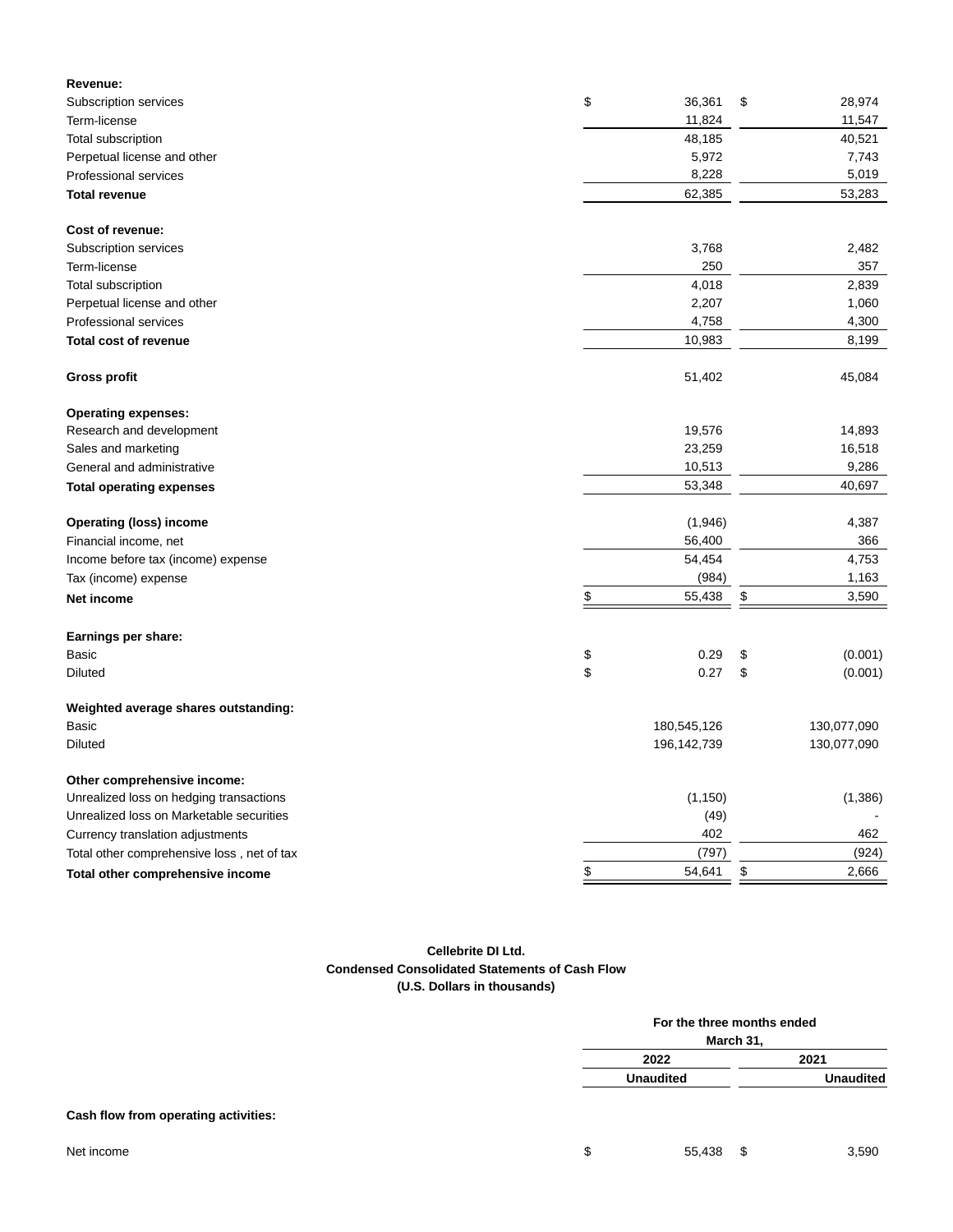| Adjustments to reconcile net income to net cash provided by operating activities:  |                     |                        |
|------------------------------------------------------------------------------------|---------------------|------------------------|
| Employees' stock option compensation and RSU's                                     | 2,858               | 1,699                  |
| Amortization of premium and discount and accrued interest on marketable securities | 17                  |                        |
| Depreciation and amortization                                                      | 2,112               | 1,482                  |
| Interest income from short term deposits                                           | (62)                | $(342)$ <sup>*</sup> ) |
| Deferred income taxes                                                              | (924)               | (703)                  |
| Remeasurement of derivative warrants                                               | (17,083)            |                        |
| Remeasurement of Restricted Sponsor Shares and Price Adjustment Shares liabilities | (39, 265)           |                        |
| Decrease in liability for severance benefits, net                                  | (6)                 | (10)                   |
| Decrease in trade receivables                                                      | 7,015               | 6,237                  |
| (Decrease) increase in deferred revenue                                            | (5,916)             | 1,248                  |
| Increase in other non-current assets                                               | (33)                | (1,749)                |
| Decrease (Increase) in prepaid expenses and other current assets                   | 750                 | (2,009)                |
| Increase in inventories                                                            | (1, 347)            | (138)                  |
| Decrease in trade payables                                                         | (352)               | (59)                   |
| Decrease in other accounts payable and accrued expenses                            | (11,085)            | (9,523)                |
| (Decrease) increase in other long-term liabilities                                 | (2,654)             | 153                    |
| Net cash used in operating activities                                              | (10, 537)           | (124)                  |
| Cash flows from investing activities:                                              |                     |                        |
| Purchases of property and equipment                                                | (2,305)             | (1,308)                |
| Investment in marketable securities                                                | (29, 276)           |                        |
| Short term deposits, net                                                           | 18,181              | 7,849*)                |
| Net cash (used in) provided by investing activities                                | (13, 400)           | 6,541                  |
| Cash flows from financing activities:                                              |                     |                        |
| Exercise of options to shares                                                      | 3,627               |                        |
| Net cash provided by financing activities                                          | 3.627               |                        |
|                                                                                    |                     |                        |
| Net (decrease) increase in cash and cash equivalents                               | (20, 310)           | 6,417                  |
| Net effect of Currency Translation on cash and cash equivalents                    | 56                  | (298)                  |
| Cash and cash equivalents at beginning of period                                   | 145,973             | 133,846                |
| Cash and cash equivalents at end of period                                         | \$<br>125,719<br>\$ | 139,965                |
| Supplemental cash flow information:                                                |                     |                        |
| Income taxes paid                                                                  | 1,287               | 3,407                  |
| <b>Non-cash activities</b>                                                         |                     |                        |
| Purchase of property and equipment                                                 | 133                 | 165                    |

\*) Reclassification

# **Cellebrite DI Ltd. Reconciliation of GAAP to Non-GAAP Financial Information (U.S.Dollars in thousands, except share and per share data)**

|                                   |    | For the three months ended<br>March 31, |  |                  |  |
|-----------------------------------|----|-----------------------------------------|--|------------------|--|
|                                   |    | 2022<br><b>Unaudited</b>                |  | 2021             |  |
|                                   |    |                                         |  | <b>Unaudited</b> |  |
| Operating (loss) income           | \$ | $(1,946)$ \$                            |  | 4,387            |  |
| Share based compensation          |    | 2,858                                   |  | 1,699            |  |
| Amortization of intangible assets |    | 664                                     |  | 388              |  |